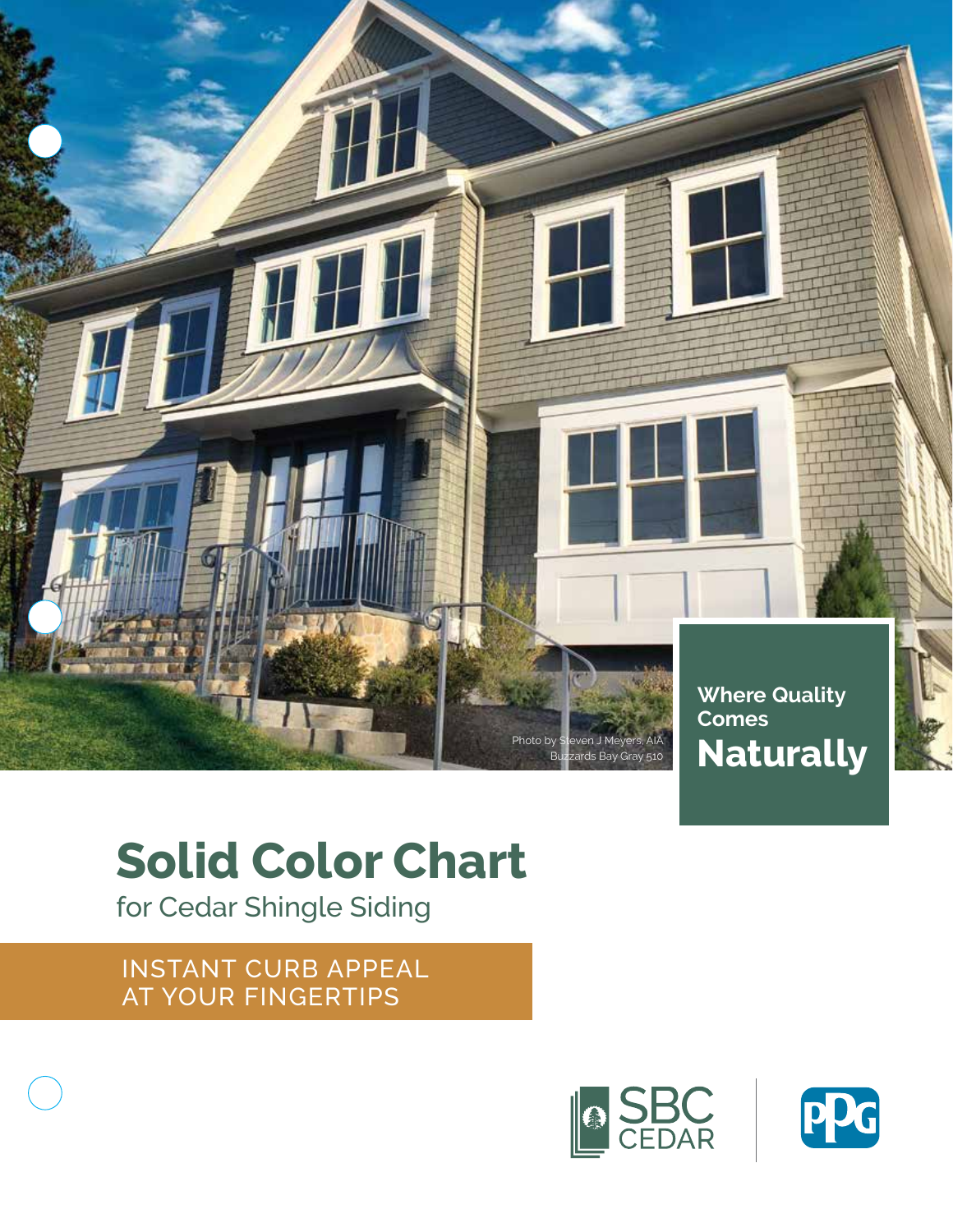

## The SBC advantages

### Cedar shingles from one generation to another

As a family business, the word *Home* has a strong meaning. *Home* is where people's stories begin. *Home* is a place to gather with family members or friends. *Home* also means pride and family heritage.

That's why your home deserves the best-quality siding — the kind that will last for generations. For over 25 years, quality has been SBC's top priority. Our team of experts has been continuously innovating and developing cutting-edge equipment to make it all happen. As a result, SBC's factoryfinished cedar shingles will provide years of timeless distinction to your project.



**Truest R&R shingles on the market** R&R precision 1/64" up to 10"

from the butt



**15% wider than industry standard**

A minimum width of 3-7/16"



**shingles** Graded on both sides

**Reversible** 



#### **Durable finish**

**Exclusive** factory-finished dipping process putting more stain below the 5" exposure line



I 'A' 11

#### **Optimal wood stability**

Kiln-dried by dehumidification, producing less brittle shingles



Embossed nailing line on every shingle, installation tool and touch-up kits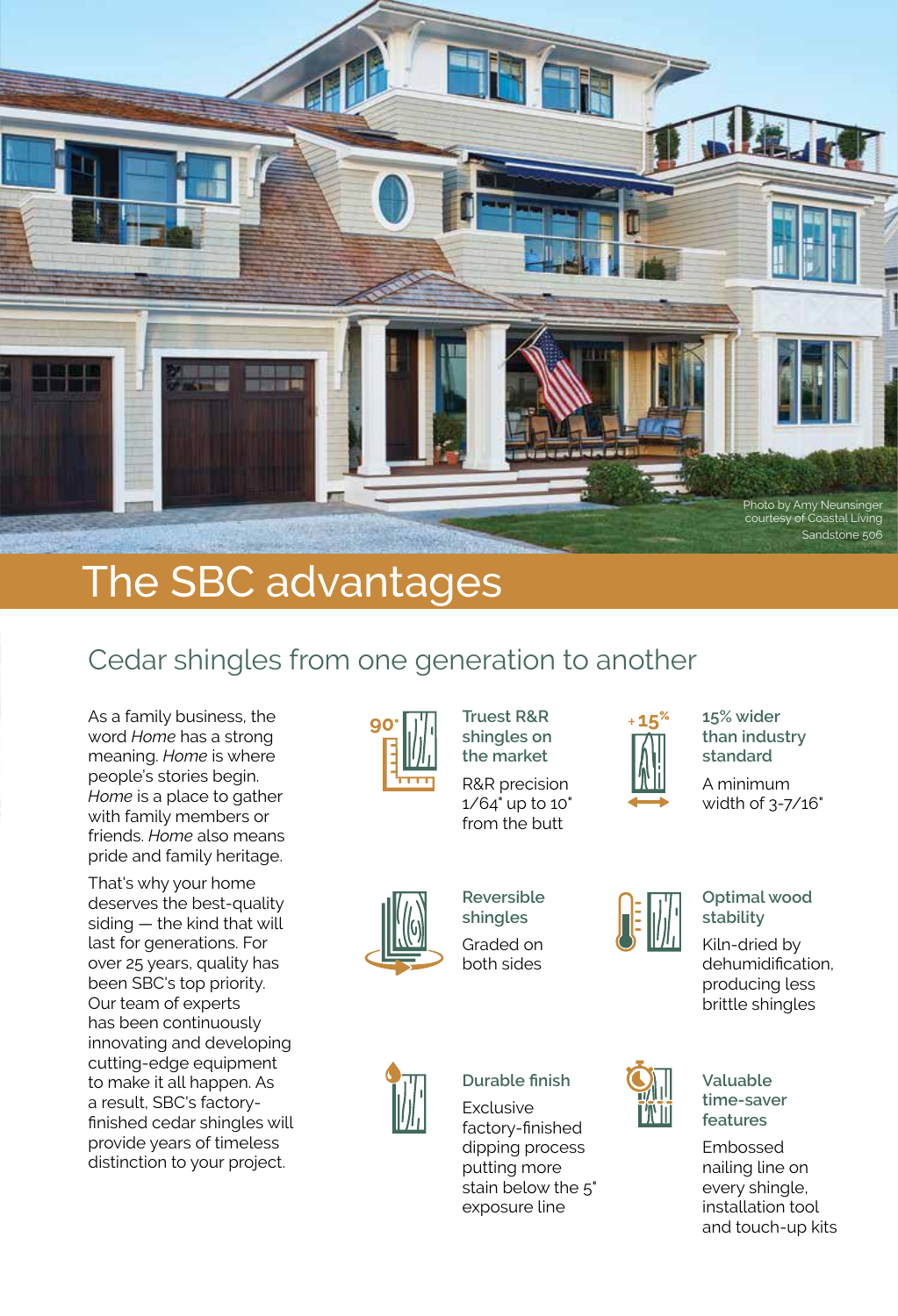



### **100%** acrylic stain

### Life in color with PPG

Our winning recipe combines high-quality coatings with the industry's best finishing methods, allowing us to offer reliable factory-finished cedar shingles with exceptional durability.

In 2001, we teamed up with PPG, a creator and global leader of machine applied coatings. Their solid color MACHINECOAT® products are specially formulated for machine application and are best known for providing excellent adhesion, flexibility and durability. With PPG's finishes and colors, there's almost no limit to your imagination.

Working with PPG and drawing upon four generations of shingle-making experience, we co-developed our proprietary dehumidification drying system, which optimizes wood stability and coating adhesion. Our partnership also yielded a very unique dipping process, putting more coating on the exposed surface. Hence, we are proud to offer the industry's best warranty\* program. With SBC and PPG, your investment is fully protected for years to come.



\* Subject to certain restrictions and limitations as set forth in the Warranty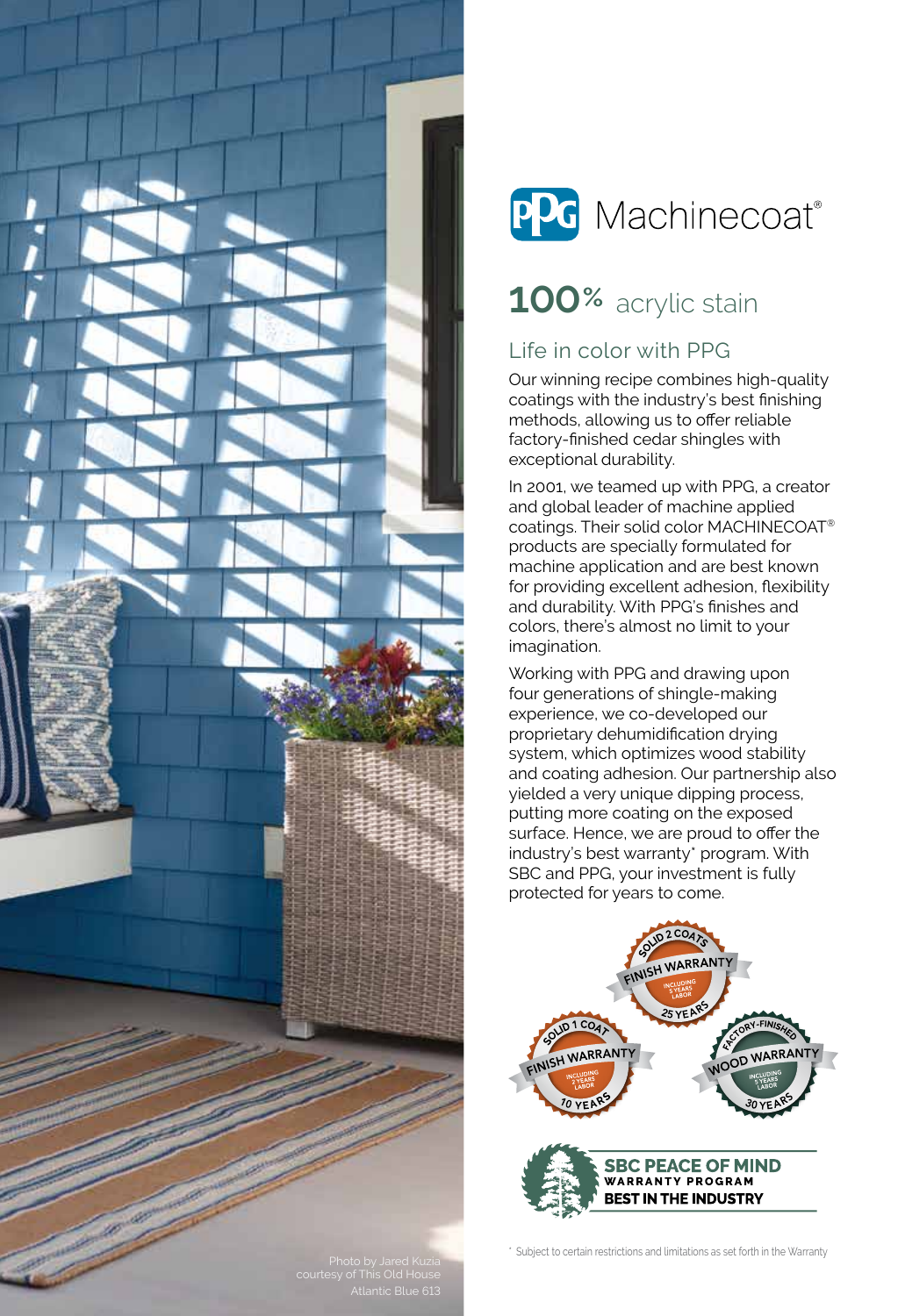

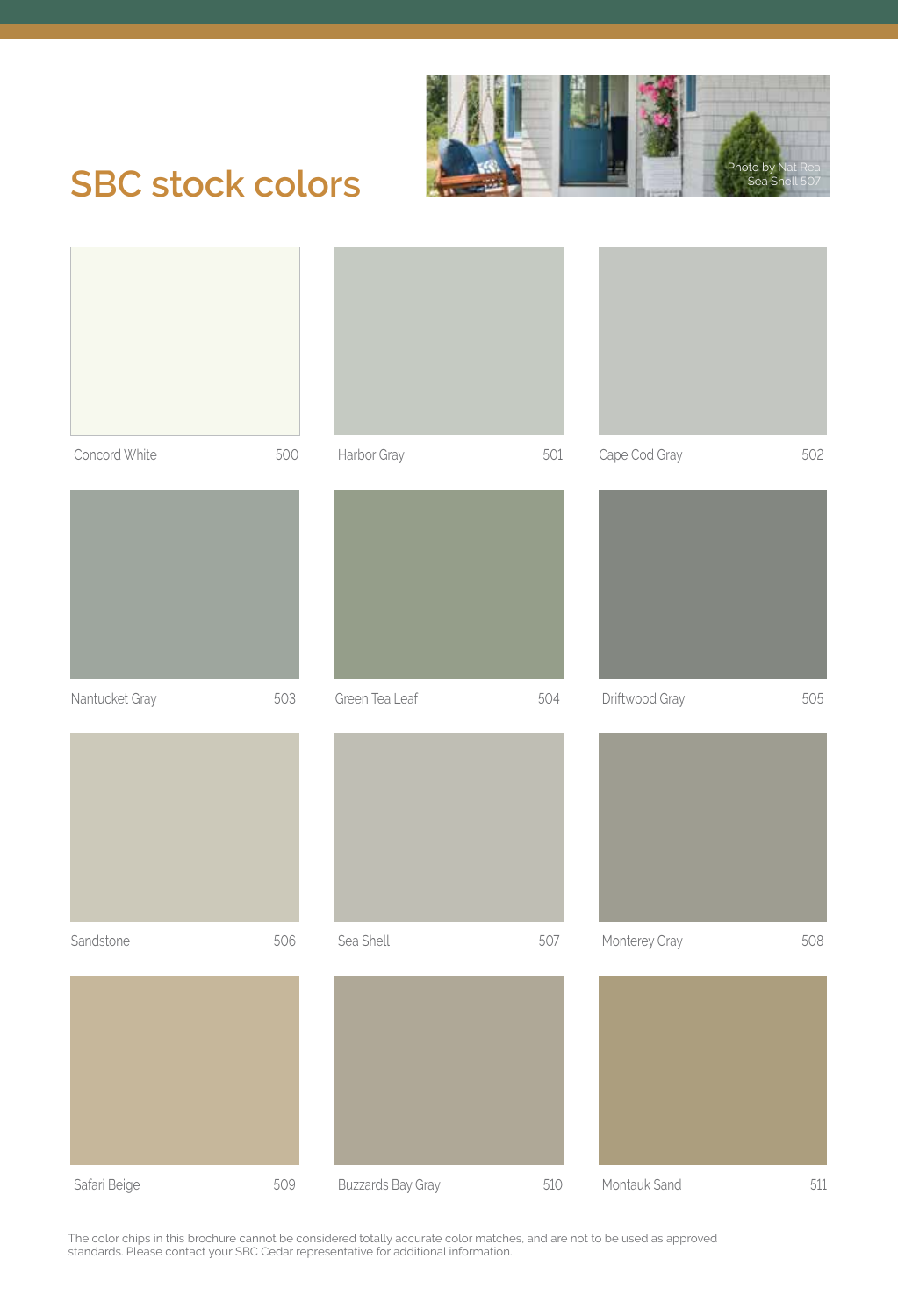

### **SBC color chart**

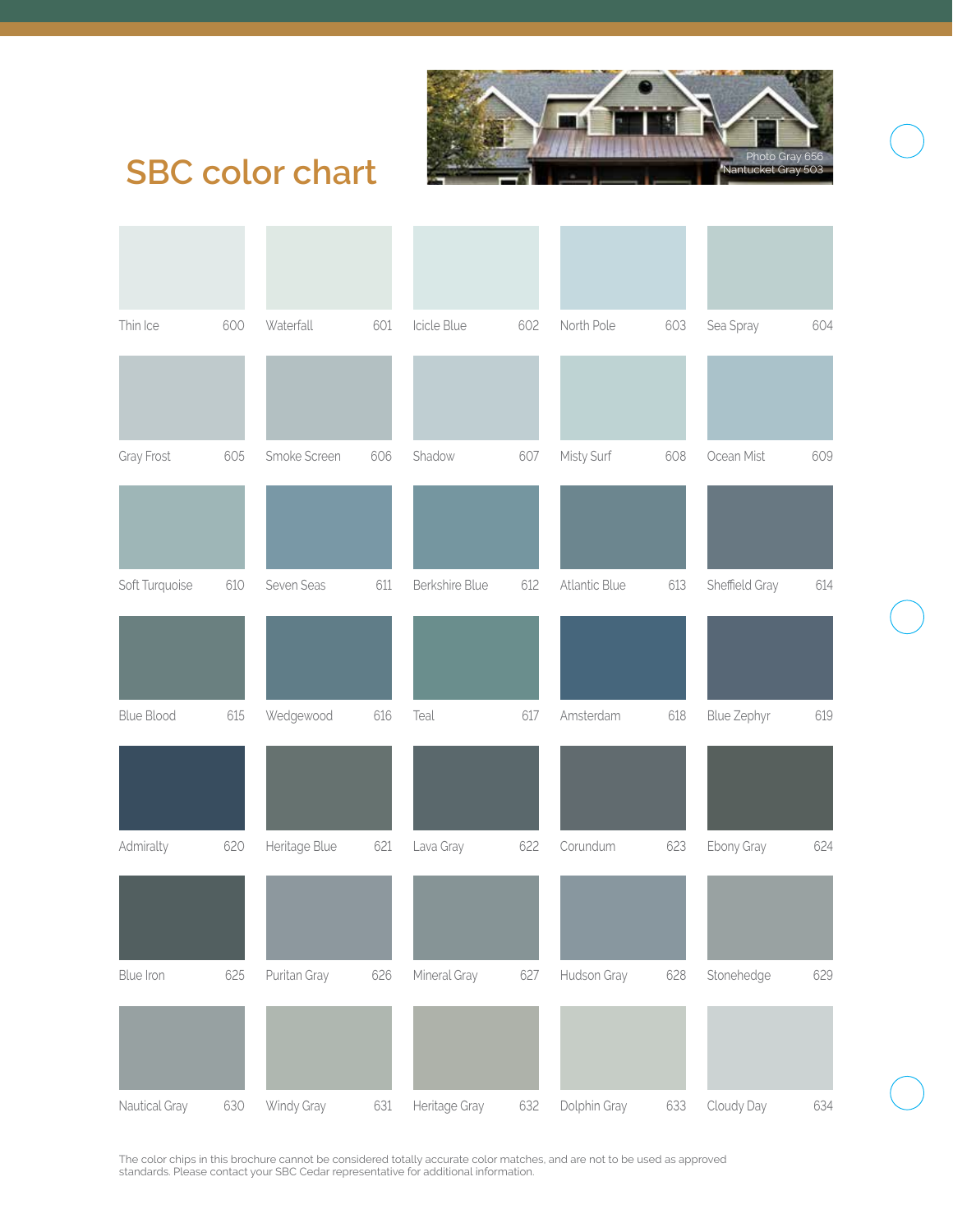| Lighthouse White | 635 | Misty Dawn    | 636 | Mermaid Sea         | 637 | Jade Mist      | 638 | Northern Blue | 639 |
|------------------|-----|---------------|-----|---------------------|-----|----------------|-----|---------------|-----|
|                  |     |               |     |                     |     |                |     |               |     |
| Aqua Smoke       | 640 | Jamaican Sea  | 641 | Colonial Blue       | 642 | Woodland Green | 643 | English Ivy   | 644 |
|                  |     |               |     |                     |     |                |     |               |     |
| Hemlock          | 645 | Cavern Moss   | 646 | Dark Sage           | 647 | Grape Leaves   | 648 | Dark Moss     | 649 |
|                  |     |               |     |                     |     |                |     |               |     |
| Colonial Gray    | 650 | Knights Armor | 651 | Forest Night        | 652 | Oxford Brown   | 653 | Onyx          | 654 |
|                  |     |               |     |                     |     |                |     |               |     |
| Whiskers         | 655 | Photo Gray    | 656 | Olive Sprig         | 657 | Country Green  | 658 | Mink          | 659 |
|                  |     |               |     |                     |     |                |     |               |     |
| Beachwood        | 660 | Dark Ash      | 661 | <b>Island Green</b> | 662 | Bayberry       | 663 | Kelp          | 664 |
|                  |     |               |     |                     |     |                |     |               |     |
| Sand Castle      | 665 | Pewter        | 666 | Gibraltar Gray      | 667 | Armory         | 668 | Thrush        | 669 |
|                  |     |               |     |                     |     |                |     |               |     |
| Lichen           | 670 | Autumn Sand   | 671 | Pumice              | 672 | Wood Ash       | 673 | Thunder Gray  | 674 |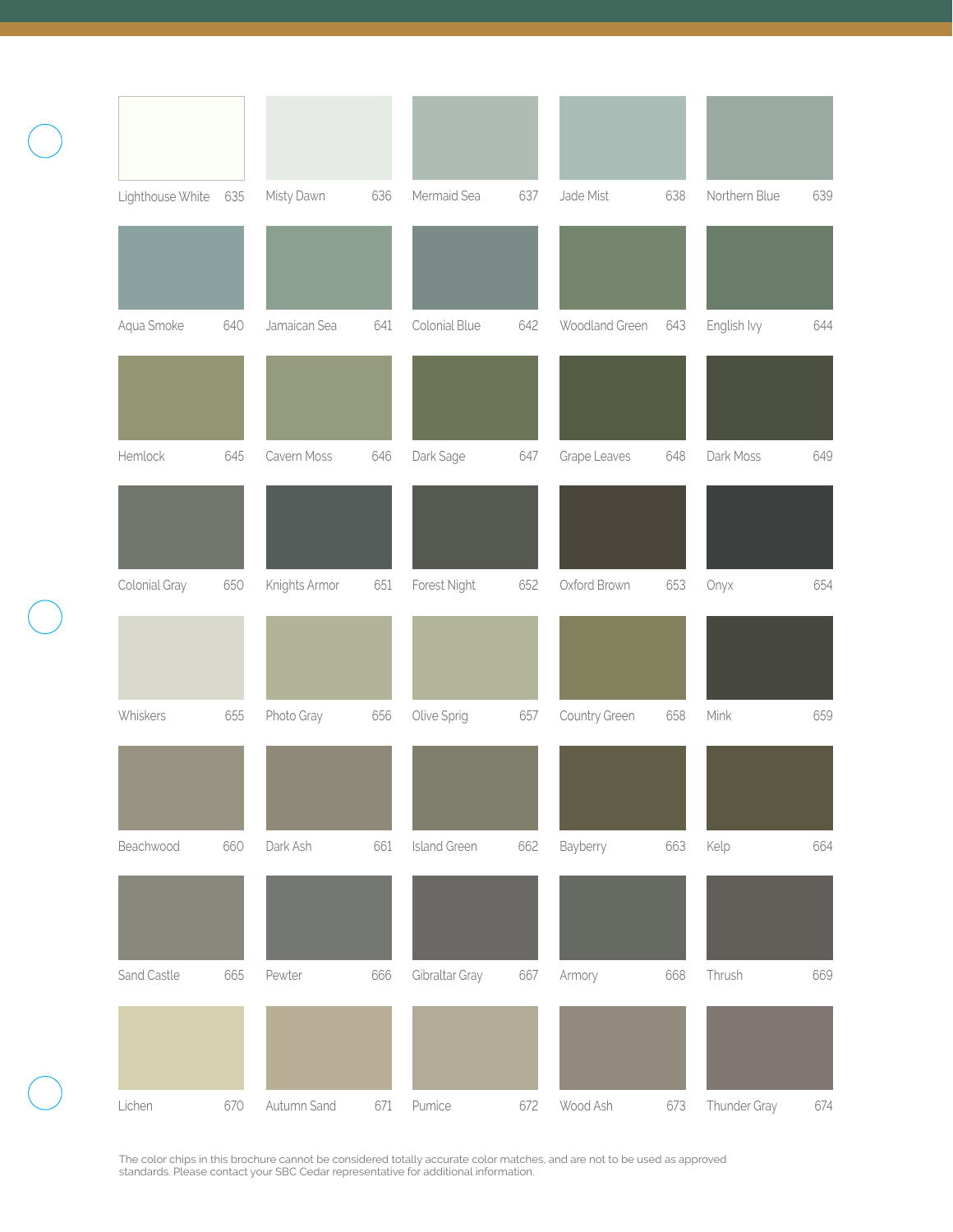| Silver Dollar    | 675 | Seagull          | 676     | Pebble Beach       | 677 | Dover Gray | 678        | Sharkskin            | 679 |
|------------------|-----|------------------|---------|--------------------|-----|------------|------------|----------------------|-----|
|                  |     |                  |         |                    |     |            |            |                      |     |
| Eucalyptus       | 680 | Willow Mist      | 681     | <b>Spring Moss</b> | 682 | Prairie    | 683        | Bamboo               | 684 |
|                  |     |                  |         |                    |     |            |            |                      |     |
| Saddle Soap      | 685 | Taupe            | 686     | Suede              | 687 | Camouflage | 688        | Granite              | 689 |
|                  |     |                  |         |                    |     |            |            |                      |     |
| Toffee           | 690 | Acorn            | 691     | Earthtone          | 692 | Star Anise | 693        | Dark Bark            | 694 |
|                  |     |                  |         |                    |     |            |            |                      |     |
| Fossil Stone     | 695 | Marsh Grass      | 696     | Spun Wool          | 697 | Oatmeal    | 698        | Cashmere             | 699 |
|                  |     |                  |         |                    |     |            |            |                      |     |
| Pollen           | 700 | Sunset Yellow    | 701     | Golden Grain       | 702 | Nougat     | 703        | Tawny Lion           | 704 |
|                  |     |                  |         |                    |     |            |            |                      |     |
| Charlie's Yellow | 705 | Ginger Root      | 706     | Cedar              | 707 | Copper     | 708        | Teaberry Blossom 709 |     |
|                  |     |                  |         |                    |     |            | DAR<br>DAR |                      |     |
| Tapestry Red     | 710 | <b>Brick Red</b> | $711\,$ | Brown Velvet       | 712 |            |            |                      |     |